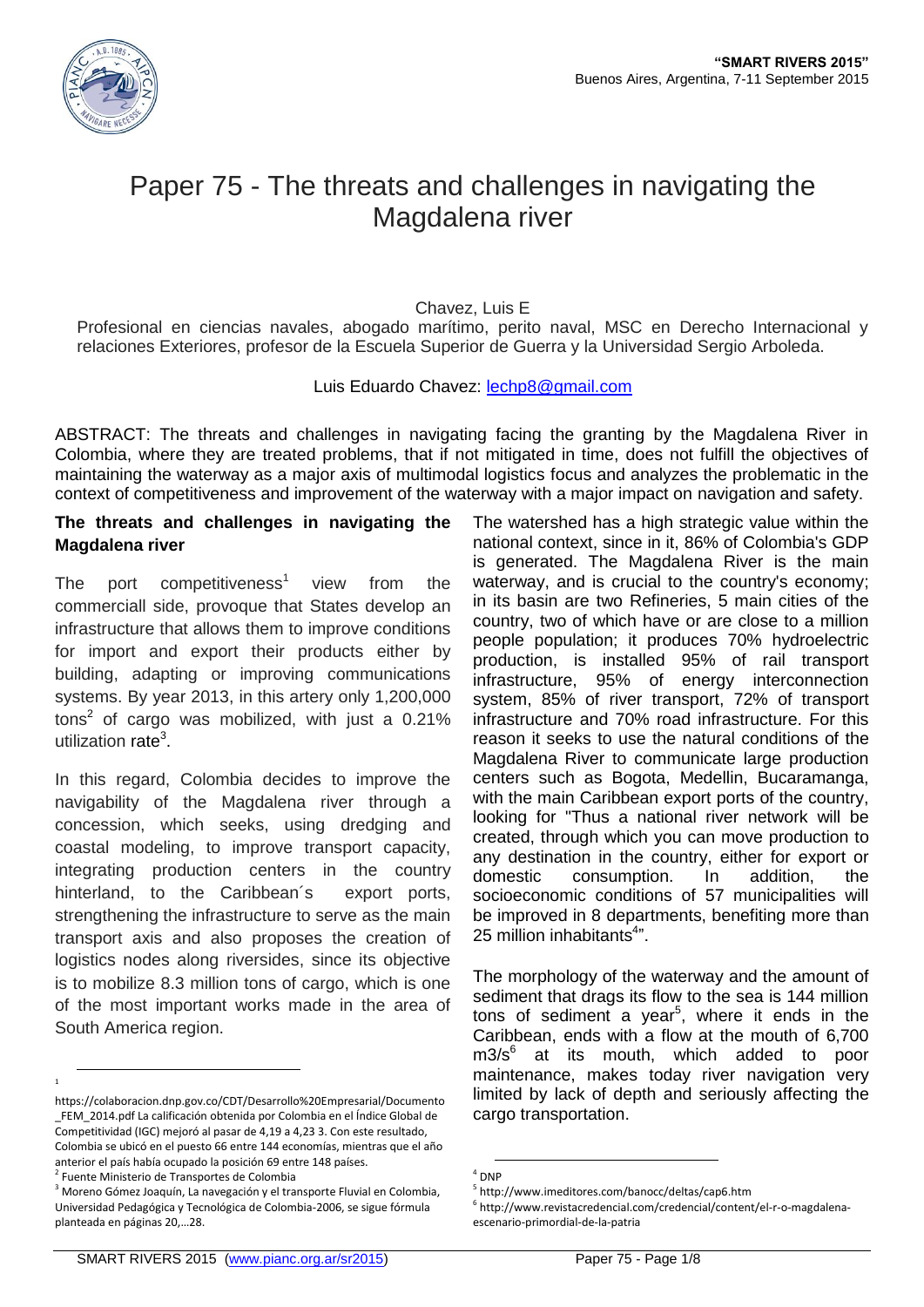

This dynamic makes us have to analyze the different current threats and how security and protection plans should be implemented to mitigate the effects.

From this perspective, the river on national need will become an internationalized river for its export function, getting out of the classic definition in River Law, which defines it as "Those whose purpose is provided in ad hoc treaties, have an international regime not given by the River States<sup>7</sup>", because it would be defined by internal regulation and not by treaties with other countries.

For its size and the number of challenges that this project is proposing, besides to the different situations surrounding the river navigation, Colombia, looking to improve their competitiveness, must implement quality management systems in a coordinated manner, and expand coverage for the SOLAS<sup>8</sup>-PBIP<sup>9</sup> Convention, as the river inland brings new perspectives, thus, the state will develop a series of elements that strengthen river control, not only from the point of view of coercive authority, but also in regulations that will maintain 7x24 efficient navigation throughout the year, from the technical and environmental point of view, and in addition to have an effective control of ships and pollution prevention systems and assistance.

On the business side, they must implement systems that also involve the PBIP maintain systems and procedures to ensure that the safety in the supply chain is not violated by the different actors, because before arriving at the port of export, this burden is vulnerable and therefore management systems must expand their range to meet the rigors not only in the implementation of the PBIP Code but also in the adoption of new standards during the navigation which is the time of greatest vulnerability.

It is also important to determine that other difficulty is the large number of state actors involved in the process which brings more complexity.

For all these reasons, we ask ¿which are the challenges in the concession for recovering the navigation of the Magdalena River?

In order to improve competitiveness, Colombia, developing its strategic policy, has tried to establish parameters, seeking for a multimodal interconnection. The axes of this policy are the

 $\overline{a}$ 

documents COMPES<sup>10</sup> 3758, to restore the navigability of the Magdalena River, COMPES 3744 "Port Policy for a more modern country" and the COMPES 3547, formulated as the National Logistics Policy.

The plan to restore the navigability of the Magdalena River, which is supported by a program of strategic and priority interventions and proper maintenance of the waterway, so that the physical conditions necessary to improve future to achieve the use of this waterway as intermodal logistics corridor, is part of the following lines of action: i)advance the analysis required to run under a Public Private Partnership scheme -APP-(public private partnership) in the terms established by law 1508 of 2012. ii)River interventions, targeted to expand the navigation number of kilometers and to improve the navigability of the river (channeling works, dredging and maintenance). iii) Complementary actions aimed at developing and strengthening transportation services, logistics and intermodal, considering the sustainable use of the river eco-systemic services<sup>11</sup>.

On the other hand the "Port Policy for a more modern country" is part of the theme established by Article 2 of Law  $1<sup>st</sup>$  from 1991<sup>12</sup>, revealing and regulating the spirit of each port considering interconnection facilities and cargo types there. Additionally, this document formulated strategies to improve efficiency in the provision of port services $^{13}$ .

As a third axis there is the National Logistics Policy that contains the strategies for the development of the national logistics system and its effective support to increase competitiveness and productivity. The transport has a significant effect on the business sector efficiency and productivity, population connectivity<sup>14</sup> to social services, the connectivity of the population in remote areas, regional and local development, and national and international integration. In this way the nodes or intermodal centers are articulated, evolving transportation concept wide, as logistics, that includes infrastructure and integrates the services offered and plans flows of people and goods that pass thrugh<sup>15</sup>.

1

<sup>7</sup> (Regulado por Principios de Barcelona- 1921)

<sup>8</sup> Ley 8a. de 1980 <sup>9</sup> Ley 730 de 2004.

<sup>&</sup>lt;sup>10</sup> Consejo Nacional de Política Económica y Social.

 $11$  Compes 3758

<sup>12</sup> Estatuto de Puertos Marítimos

 $13$  Compes 3744

 $14$  Se refiere a la capacidad y facilidad de movilización, acceso y conexión de

las regiones a través de la infraestructura de transporte.

 $15$  Compes 3547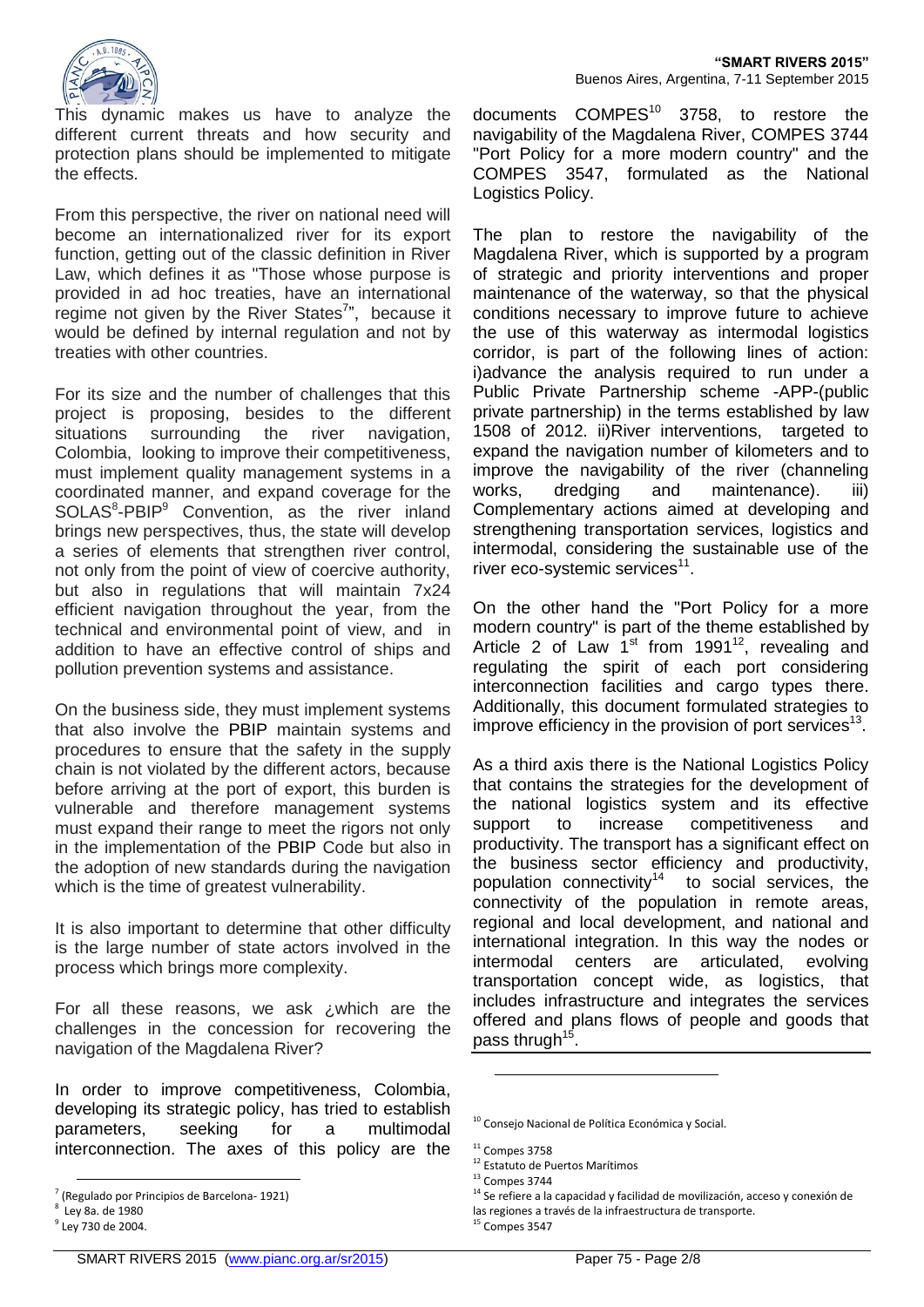

To this strategic set, we can add the 0000164 of 2015 decree, "Through which the strategically important logistics corridors were established for the country" where it continues the parameters established in Decree 1478 of 2014, defining them as "those physical means that facilitate the sharing and development of trade in general, by which the burden of both foreign trade and domestic trade is mobilized, allowing the link between production and consumption nodes together with their areas of influence .... ", establishing into Article first of paragraph 2 of that standard I. Rio Magdalena: between Puerto Salgar- Barranquilla and Barranquilla - Cartagena (by the Canal del Dique).

It is important to remember that of all means of transport, inland waterways have the slightest effect on climate change and the lowest environmental impact. It takes place on an intermodal basis with existing or proposed rail and road services, including cross-border services. Navigation is inherently energy efficient and requires less fuel per ton of cargo. To the extent that the goods are transferred by road to inland waterways and coastal routes, traffic congestion can be reduced even in the more urbanized areas. Inland waterways, provided in the past links between countries during the war and peace and sought the means to overcome major political and cultural differences, whether in commercial use or even today, in its recreational use. The use of information technology and electronic communications can create improvements in the layout of channels, availability of information on water levels and tides, as well as close cooperation between all stakeholders and countries, to provide a much greater system capacity, while any possible environmental effect is reduced<sup>16</sup>.

That way and knowing the intention of the Government of Colombia to restore navigation on the waterway, we have to identify the problems encountered for the proper development of it, because in spite of having a regulatory framework, there are gaps to be addressed in order to achieve the objective of navigability.

For this purpose the National Government, through Cormagdalena, on August 15, 2014, awarded the contract for 2.5 billion pesos (US one billion) to execute recovery works of the navigability of the Magdalena River, to consortium Navelena , the only

 $\overline{a}$ 

bidder, made up of Odebrecht (Brazil) and Valorcon of Colombia companies for a period of 13.5 years.

From the problem and the development of the APP contract, some threats identified in the development plan navigating the Magdalena river, must be consider to achieve the objective of the contract and at the end achieves the competitiveness with significant investments in infrastructure and policy development, which is simply to be effective in navigation as well as the Country competitive and logistic development.

1. Troubles in the definition of Contractual terms

1.1 The width of the canal

The theoretical width of the canal, for a two-way river traffic, for machines 220 meters long and 26 meters wide, should be not less than six (6) sleeves over 30 meters, or 186 meters (for designer is 150 meters), but knowing that the APP contract considers only 52 meters and if the operating barges double hulls are added with a beam of 16 meters (in convoy would be 32 meters overall manga), then the recommended width of the canal would be in the order of 222 meters, otherwise it could affect the safety of navigation, although, if taken consider: the minimum margin agreed in Helsinki in 2008 (UKC) is 0.60 meters plus an increase in draft for pitching and heeling reasons, the dynamic collapse (squat), the error margins of sampling, sedimentation rate, and the type of material from the bed of the canal, the dynamic set will be dimensioned so that it will not reach to the probe under theoretical keel available<sup>17</sup>.

In the section Puerto Salgar-Barrancabermeja (256 Kms) it has been designed to present a wide of 150 meters and 7 feets (2,13 meters) deep at the end of the construction phase, with Fixed channeling works.

The section Barrancabermeja-Puente Pumarejo (628 Kms) will request a contract to be maintained performing using continuous dredging with a width of 52 meters and the same 7ft (2.13 meters) deep. It should be noted that these canal widths are intended for use in a two-way waterway.

<sup>16</sup>

http://www.gwp.org/Global/ToolBox/References/The%20Handbook%20for% 20Integrated%20Water%20Resources%20Management%20in%20Transbound ary%20Basins%20of%20Rivers,%20Lakes,%20and%20Aquifers%20%28INBO,% 20GWP,%202012%29%20SPANISH.pdf

<sup>1</sup> <sup>17</sup> http://correvedile.com/enriquelequerica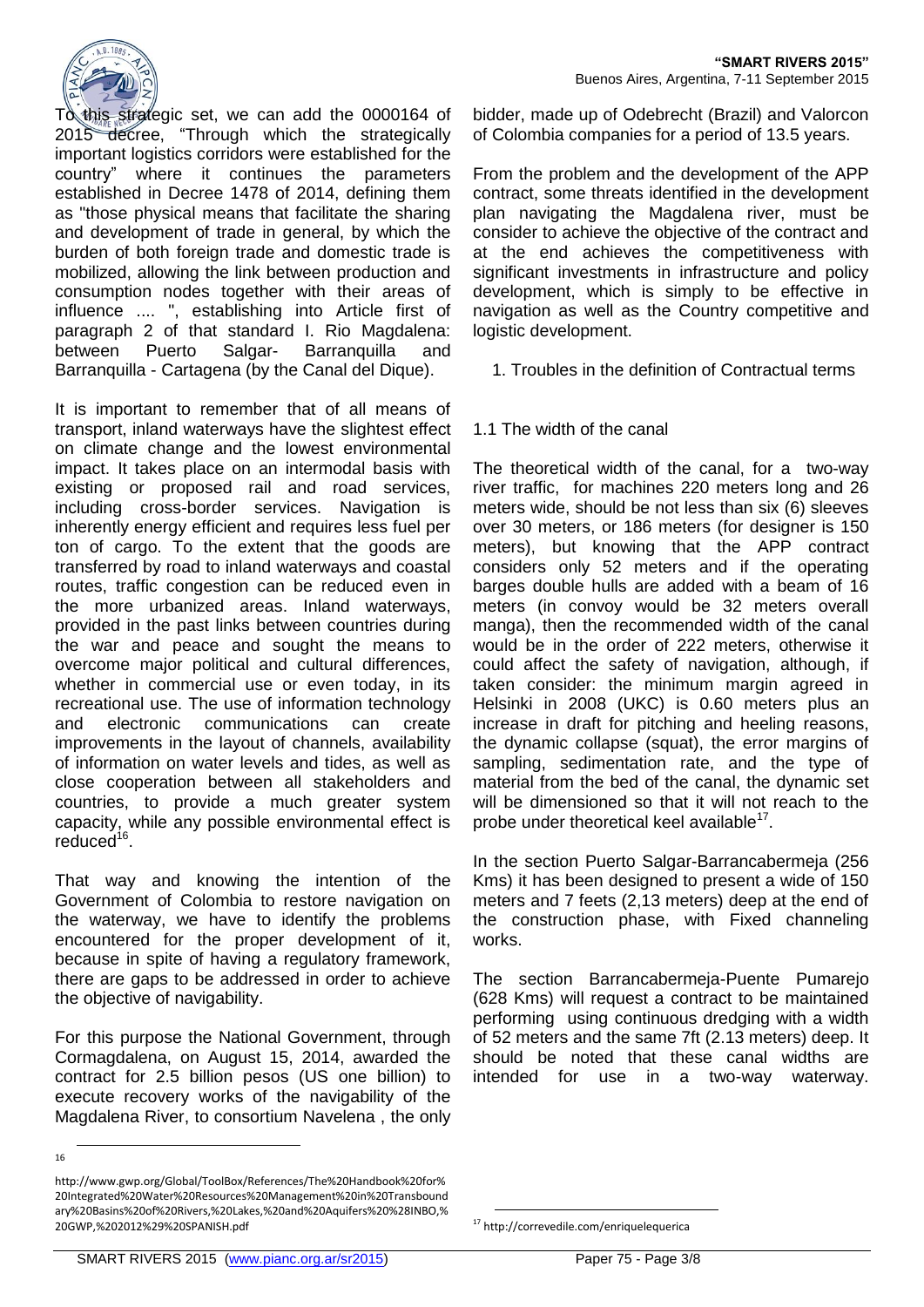

| <b>Caracteristicas Canal Navegable</b>   |                               |
|------------------------------------------|-------------------------------|
| Anchura del canal de verano              | 300 m (P. Salgar - P. Berrio) |
| Anchura del canal de verano              | 500 m (P. Berrio - Barranca)  |
| Anchura del canal navegable de doble vía | 150 <sub>m</sub>              |
| Radio mínimo de curvatura                | 900 <sub>m</sub>              |

Fuente: Cormagdalena

This considering that the ship design for the Magdalena River (Colombia) established in the specifications, is a formation of  $R + 2 + 2 + 2$  with 240 meters long, 26 meters wide and 1.8 meters in depth and a nominal capacity of 6,000 metric tons of payload. But the layout of the channels, not only must consider the sleeve of the vessels, but the maneuverability of the same, environmental factors such as wind and cross currents, floating vegetation, the distances to the veriles and banks, the squat effect and the minimum distance calculated between vessels to crossings and overpasses. Width required for the maximum convoy circulating on the river, composed of a tug and six (6) barges, with maximum dimensions waterway was determined (in conformation of puja R-2B-2B-2B) can easily navigate the curves 900 meter radius, traveling downhill. This width is 76 meters, which would be the maximum possible for the sector concerned curves are for one-way, but perfectly allows convoys crossing in straight sections or sectors<sup>18</sup>."

However, a (static) draft of 1.80 meters and a depth of 2.13 meters announced, the UKC is 0.33 meters, which only reaches half the UKC agreed and recommended in Convention Helsinki and even less by hydrodynamic effects which were already identified. For these reasons it can be inferred that within the given specifications to the Concession, it fell short in reference to the international standard already explained, may hinder future interaction and the utilization ratio of the waterway.



1.2 Approach Canal

 $\overline{a}$ 

offshore, neuralgic part for entry of ships to the port area, nor is there a design for dredge and maintain at least one dársena of turn within the Port Zone<sup>19</sup>, or have anything planned for the changes when the new bridge with greater height is going to be in operative connecting the Atlantic Coast.

It is not considered within the specifications the approach canal from Bocas to 2.8 kilometers

# 1.3 Signaling and Beaconing

The contract is not clear at this point and considering the exercise of the right navigation, it is pertinent to understand that the whole river security, understood as all safety measures that are within the navigation process and all actors responsibilities, requires among other conventions to identify and facilitate navigation as well as knowledge of deep and obstacles, ferry crossings, where the issue of signage is integral to permit the exercise, either by horizontal signs, alignments or beacons, lighting systems, satellite navigation systems and mapping.

Fort this case we can define some points to improve.

a) Develop or adopt a control system and river navigation safety, covering the length of the river with the corresponding stations, and which shall provide an effective and comprehensive control of river navigation.

b) Establish control systems of river navigation, river signaling, and implement and disseminate road rules to prevent collisions and nautical accidents.

c) Apply as ruled by the International Association of Light House Authorities (IALA), as relating to aid in inland waters and the national standards for implementing optimal overall safety river, due to the contract is limited to the works.

d) Restructuring SATELLITE NAVIGATION SYSTEM (SNS) in accordance with the provisions of the general guidelines of the International Association of Light Hause autorities (IALA), in IALA / A- 123, IALA / A-128, of which Colombia is signatory.

e) Adopt electronic mapping solutions designed and updated to allow greater boating safety and control of river navigation in real time on the Magdalena

<sup>19</sup> http://correvedile.com/enriquelequerica

1

<sup>18</sup> http://correvedile.com/enriquelequerica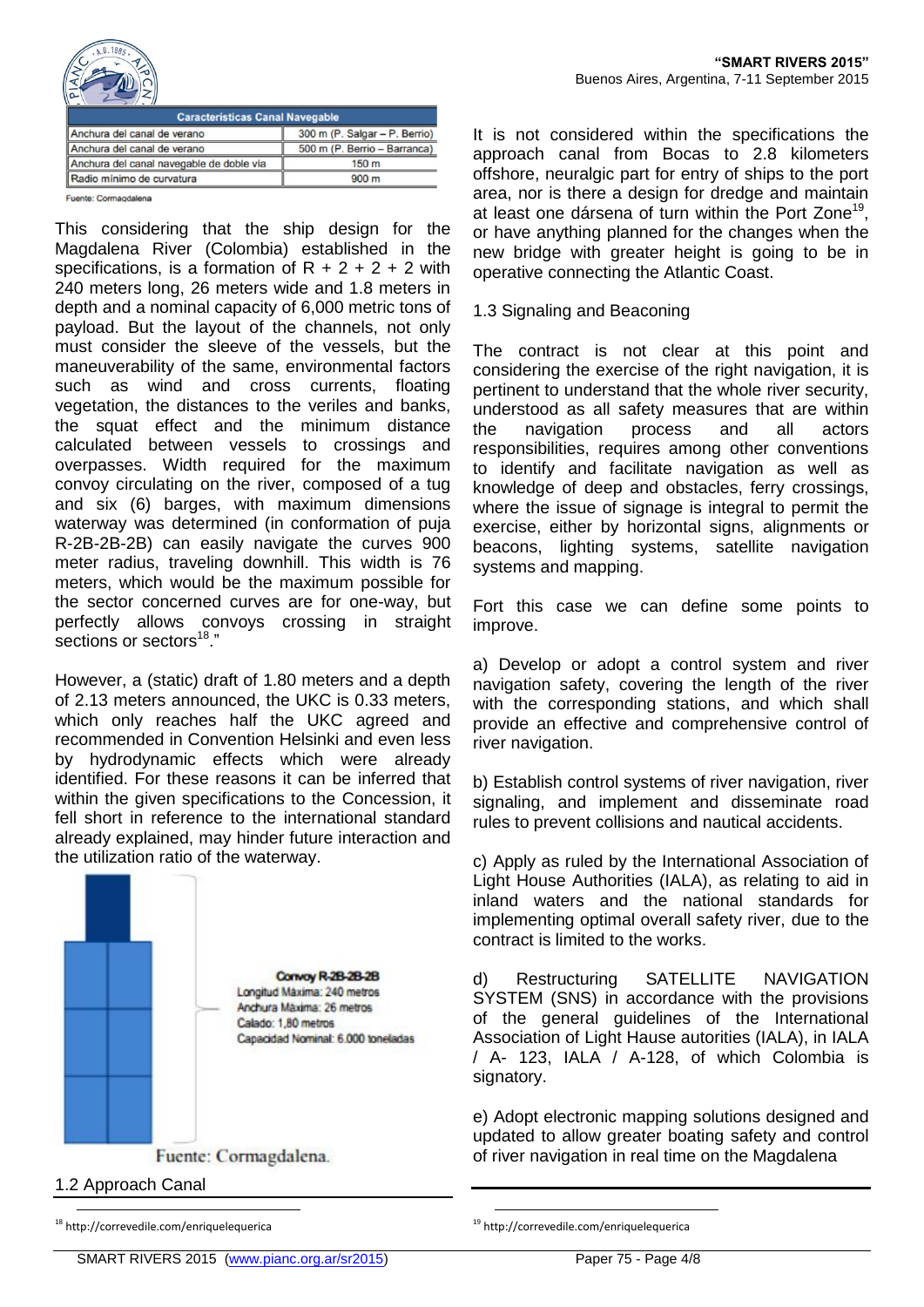

this should be included in the proposal to improve the satellite navigation system (SNS).

#### 1.4 Reforestation

As mentioned before, the amount of sediment carried by the Magdalena to the sea is (200,000,000 m3 / year), and the contract does not consider this aspect that makes the works undertaken not have an impact on the future sustainability of the works to be carried out, for this reason it is imperative to formulate an environmental management plan involving all environmental authorities in reforestation, given that according to Article 9 of 2008 law declaring 1242 as a public good and as such inalienable, imprescriptible and indefeasible, a strip of land that extends thirty (30) meters either side of the channel, measured from the line where the waters reach their highest increase<sup>20</sup>.

In this regard it is important to handle the concept of shared basins $^{21}$ , as the diversity of environmental authorities in the basin and its lack of cohesion do not allows the existence of a genuine comprehensive plan for managing the basin situation that should be easy due to the existent prnciple of the Corporación Autónoma specifically for the river, that was created in the "Constitución de 1991 $22$ ", but has been short in the environmental theme, not to mention the regional politics managed, because in its banks, there are  $14^{23}$ Regional Environmental Corporations in total since the source of the river to its mouth, which have no management plans coordinated basin.

It is important to see that in addition to the statement, there are other not necessarily environmental institutions, which influence and regulate river activities; you can find a series of documents called guides. For example for the infrastructure sector, there is an "Environmental Project of the Maritime and River subsector" guide, produced by the INVIAS, but also there is a guide "technique for the formulation of management plans

 $\overline{a}$ 

<sup>23</sup> www.asocars.gov.co

and watershed management" of the Ministry of environment and sustainable development, as well as the one about the Coal transport issued by the Ministry of Mines and Energy.

#### 2. State Organization Issues

The governance of the Magdalena River is the most important risk, due to the number of players involved from an administrative point of view.

From the standpoint of transport, there is an intervención of the Ministerio de Obras Públicas-Dirección del modo acuático, the INCO $^{24}$ , the ANI $^{25}$ , the Superintendencia de Puertos y transportes, Cormagdalena<sup>26</sup> and the DIMAR<sup>27</sup>; from the environmental viewpoint, there are 11 "Corporaciones Autónomas Regionales", from the administrative point of view there are 9 departments, 1 Distrito Especial and not to mention that there are 54 Municipios until Barranco. There is also the  $AUNAP<sup>28</sup>$  for fishing regulations and the  $DIAN<sup>29</sup>$  for the regime and national income tax.

The different authorities with jurisdiction over the river are not aligned and river rule is not expedient for violations and has no procedures to establish responsibility for cases of collisions or accidents. Neither have technical standards for certification, construction and maintenance of ships that allow safe navigation, coupled with that has not yet been regulated the Estatuto Nacional de Navegación Fluvial de 2008, law 1242.

A simple example, there are different criteria for measuring the reference points or to determine the work; eg for Cormagdalena the KM 0 is in Bocas de Ceniza but for the Ministry of Transportation KM 0 is in the Sociedad Portuaria Regional- Barranquilla (SPRB) located 19.5 km from Bocas de Ceniza; or for example, to Cormagdalena the waterway begins at KM 0, but for DIMAR, the approach canal, an important part of the navigable canal extends from Bocas de Ceniza to 2.8 km offshore. For the APP, the KM 0 takes as a starting point the Laureano Gomez Bridge, and this is now a new KM 0.

For this reason it is imperative the need to "*organize*" the administration of the Magdalena River and clearly establish a procedure that gives each entity what it is necessary, but maintaining a

<sup>&</sup>lt;sup>20</sup> Ley 1442 de 2008

<sup>&</sup>lt;sup>21</sup> "todas las aguas superficiales o subterráneas que marcan, atraviesan o están situadas en las fronteras entre dos o más Estados; por lo que respecta a las aguas transfronterizas que desembocan directamente en el mar, su límite lo constituye una línea recta imaginaria trazada a través de la desembocadura entre los dos puntos extremos de las orillas durante la bajamar" (Convenio de Helsinki 1995).

 $22$  El artículo 331 de la Constitución, dispone que esta Corporación será la "encargada de la recuperación de la navegación, de la actividad portuaria, la adecuación y conservación de tierras, la generación y distribución de energía y el aprovechamiento y preservación del ambiente, los recursos ictiológicos y demás recursos naturales renovables, en tal sentido se desarrolla su marco legal en la Ley 161 de 1994

<sup>1</sup> <sup>24</sup> Instituto Nacional de Concesiones

<sup>25</sup> Agencia Nacional de Infraestructura

<sup>26</sup> Corporación Autónoma Regional del Rio Grade de la Magdalena

<sup>27</sup> Dirección General Marítima

<sup>&</sup>lt;sup>28</sup> Autoridad Nacional de Pesca

<sup>&</sup>lt;sup>29</sup> Dirección de Impuestos y Aduanas Nacionales de Colombia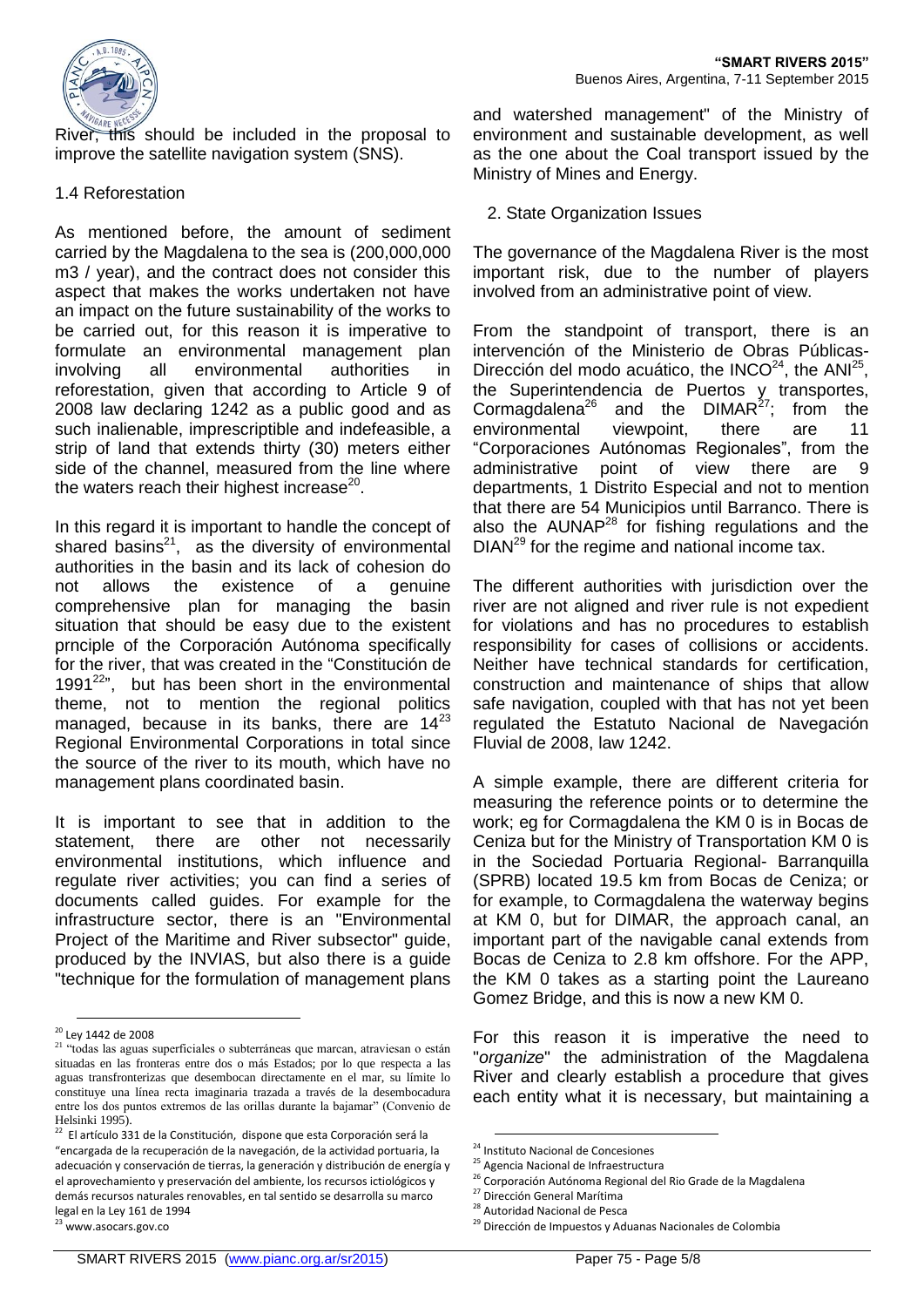

clear jurisdiction according to their functions or specify a single entity with all functions that will bring together all aspects of the river and thus functional competence issues could be resolved.

Thus we must articulate all activities whether training and certification of the river people; operation of ships and certification thereof; control for the ship´s modifications; workshops and shipyards control; Governance, administration, maintenance, signage, mapping and knowledge of the river; Enabling and control of River Transport Companies; Monitoring, Control and Inspection; Assistance and Rescue; Security and Defence; Regulatory and legal procedures as well as defining the role of the Authority and its sanctioning activity; Research coordination for Violation of Rules; and indemnification limits for carrying out river activities, giving a whole range of coverage, control, surveillance and responsibilities of river actors and enabling true comprehensive security fluvial organized river affect efficiency mode, but also allows for an effective cooperation.

In the reality, the 1242 decree of 2008, even as it establishes penalties and has a river authority that is supposed to control river activities, does not allow the actual exercise of authority, since there is not currently a process in this administrative entity authorized to exercise such functions, for this reason it should be used to the Superintendence of Ports to do this because it is competent for this action. Becoming inefficient sanctioning activity in addition to dilute the responsibility of river control.

- 3. Operational Issues
- 3.1 Sandbanks and Low River

These are presented by the change in the flow of water which makes navigation difficult and forces convoy fractionation; in the absence of adequate security measures would jeopardize the normal course of the operation, loss or contamination of the cargo and the ship.

# 3.1.1 Convoy Fractionation

During navigation currently exist restriction zones or areas, that produce a non-continuous convoy navigation and operation turns vulnerable because should be split, so that should be considered to have fixed points of safe control for the docking and undocking of river artifacts that require special care due to the constant vulnerability of this. This problem may differ over time depending on the amount of sediment.

# 3.1.2 Buildings on Sandbanks

The presence of fishermen along the Magdalena River has meant that poor people are forced to build weak houses without any security. That could be a reason to increase the accidentality or it could troubles also for observation and monitoring of the convoy.

## 3.2 Assistance and Salvage

Referring to the State's obligations on assistance to ships in distress, its crew and cargo, there is no organization capable to perform these tasks, for that reason, it is important to have a corporate leadership to the obligation of mutual support between ships sailing in the basin, as the bailout and have equipment capable of performing the refloating ships.

In case of spillage of hydrocarbon material, you should consider a plan of action and coordination on environmental issues in coordination with Risk Agencies as UNGRD $^{30}$ , and local with emergency committees representatives as well as other companies that may collaborate or has legal mandate to perform these tasks as Ecopetrol. In addition you must have a contingency plan in different areas of the river for having different reaction capacities, because the consequences can be terrifying if you consider that 80% of the cargo handled are oil derivatives and a spill affects at least 15% of the country population watching the norm $31$ .

# 3.2.1 Environmental Damage

Due to the above, the risk of contamination of the basin is directly proportional to the amount of cargo being carried and measures exist to prevent these actions, which are usually of an operational nature, so it is important to note current regulations (as the Marpol 73-78 law 12/81), for the transfer of fuels and other polluting goods, and being on inland waterways, but it is the state that defines rules used, and the obligation of the use of double hull naval artifacts.

1

 $30$  Unidad Nacional para la gestión del riesgo de desastres

<sup>31</sup> DECRETO Nº 321 de 1999 (17 de Febrero) Plan Nacional de Contingencia contra Derrames de Hidrocarburos, Derivados y Sustancias Nocivas en Aguas Marinas, Fluviales y Lacustres que será conocido con las siglas – PNC- Plan Nacional de Contingencia contra Derrames de Hidrocarburos, Derivados y Sustancias Nocivas en Aguas Marinas, Fluviales y Lacustres que será conocido con las siglas – PNC –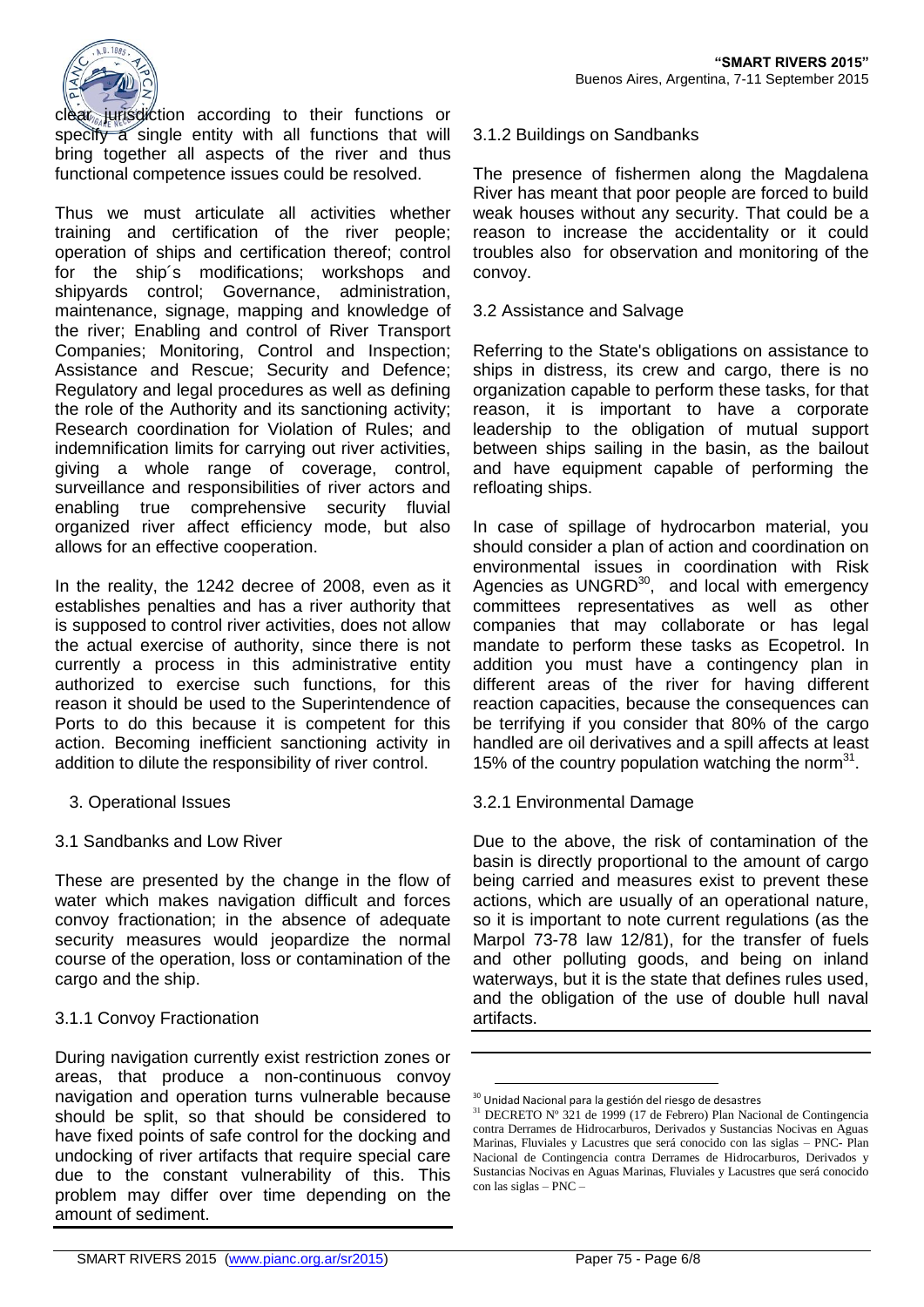

## Night sailing and dangerous goods

Resolution 003 601 of September 1, 2008 "By which measures related to transport and river traffic are issued" states, "Prohibit from the effective date of this resolution the transport of toxic substances is an integral part of this resolution, on all waterways in the country", then in his PARAGRAPH says "In the event that the mode of river transport is the only means available for transport, River Inspector of the jurisdiction where the sail documented request by the conveyor river originates, may authorize the transport only for fungicides, pesticides and / or fertilizers for agricultural use. "

In this regard it is important to note that these existing regulations and restriction to river transport of any goods listed in the Orange Book for the case, hydrocarbons, because of their special characteristics in addition to flammable, among others, should be considered, by administrative implications, limiting the operation 24x7, for that reason you should implement coordinated actions and management plans between authority and companies in order to have protocols and action plans and logistics to address situations that might lead a river incident, these procedures must establish the responsibilities of transporters, cargo owners and authorities to complement and facilitate mitigation action.

## 3.2.3 Fire

Fire is the greatest enemy of any vessel, in addition to no longer means of a contingency fire for example, if there are no boats or special equipment capable of fighting at the time, no authority to handle this kind of media, it must be obligatory that the authority should have this kind of means of mitigation, and should always have the seamanship training teams able to address the situation firsthand and implement equipment for the barges that operate automatically on cargo.

## 3.2.4 Bridges and electrical infrastructure

In the development of navigation there is an infrastructure made of Bridges and Electrical networks with poor signage that can interfere with the normal exercise of navigation mainly due to damage to antennas or oversized loads. If they have this kind of transport it is important prior to acknowledge these points in order to see the viability of transport and systems loading and unloading of them. Also is very important that the River Authorities create conventions to establish the signaling of them during all the navigation course.

#### 3.3 Lack of certified personnel

One of the problems of navigation exercise is the lack of human talent capable and certified to perform work on board. It is vital the need to train staff in technical areas to develop transport efficiently.

#### 3.4 Increased river traffic

The development of the waterway necessarily brings more interactions between ships navigating. Already including the Swiss multinational Technologistic Impala and the Group of Rio Grande, in addition to traditional incumbents, going to have a major river fleet and increasing a major port development which in itself means that there is a tonnage of load to transport.

3.5 Theft, sabotage or contamination of the load.

Given that voyages of more than 800 km after the load to be reshipped on another vessel, commercial internationalization of the river being carried out, makes cargo insurance procedures have and end of the chain complies with the requirements for the buyer. In this sense the PBIP no longer will be limited to the ship-port interaction, as the freight has not left the country at the time of loading of the riverboat and controls for navigation evolve in order to ensure that the transported load is not going to be subject to criminal acts. It is also important to know the situation of the basin where they act illegal groups, and methodically assess these threats as they may be interested in having other sources of funding, but also carry out illegal activities such as the cultivation and processing of illicit substances and illegal mining, all in the same region of the basin, which is why the Intelligence and interagency coordination should be comprehensive and effective, to prevent the realization of crimes on board ships.

## 3.6 Sub-standard Ships

Currently, there is no operation of sorting or certification houses for ships and river barges that make the exercise of inspection for navigation in relation to the purpose of the ship and its technical conditions and mechanical repairs. It requires the implementation of these houses, as well as experts, assuring the state, that the means used are appropriate and comply with all aspects of river safety and seaworthiness, seeking the certainty that legally will meet the minimum standards, affecting the subject of Fluvial Integral Security, and allowing